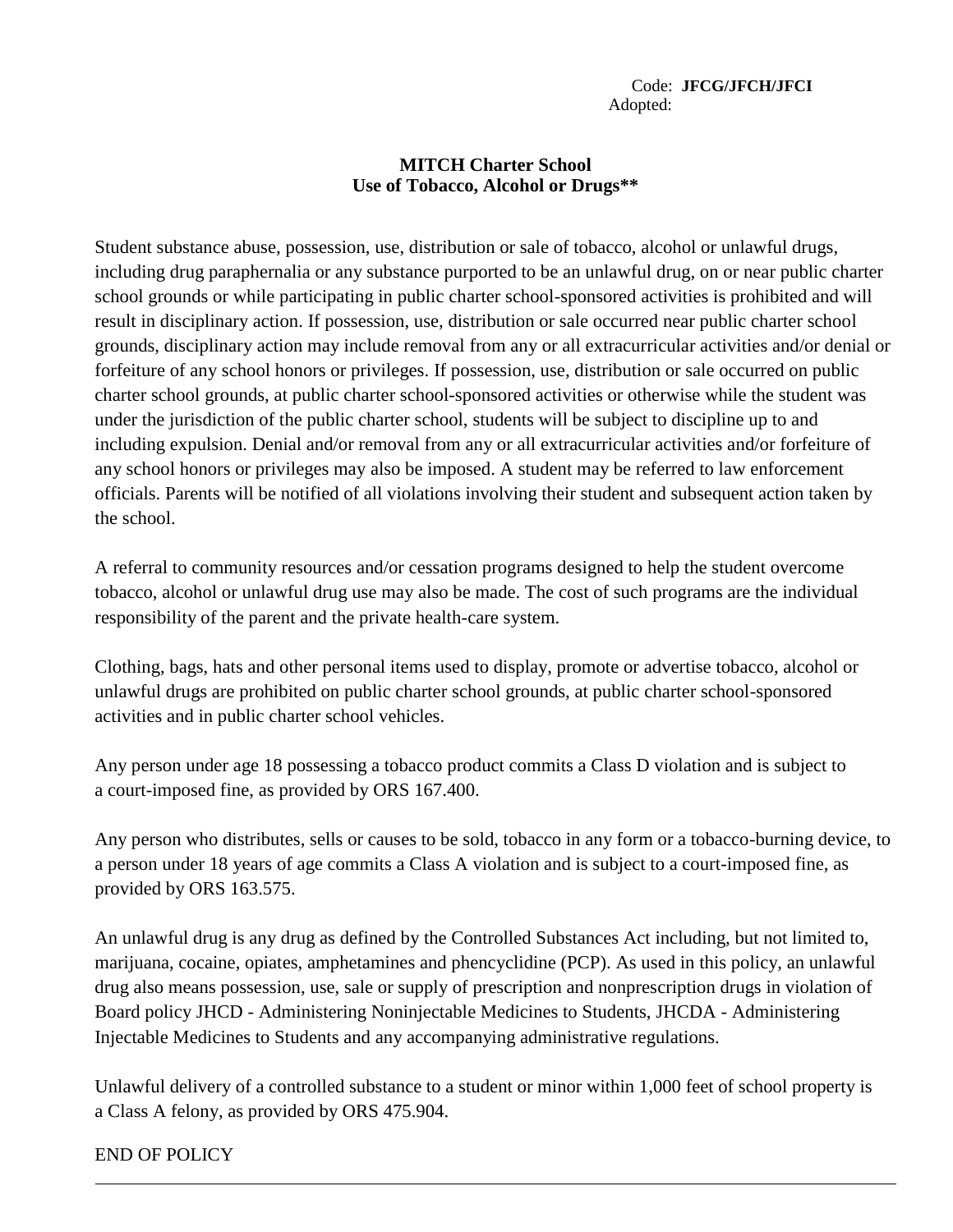Use of Tobacco, Alcohol or Drugs\*\* - JFCG/JFCH/JFCI 1-2